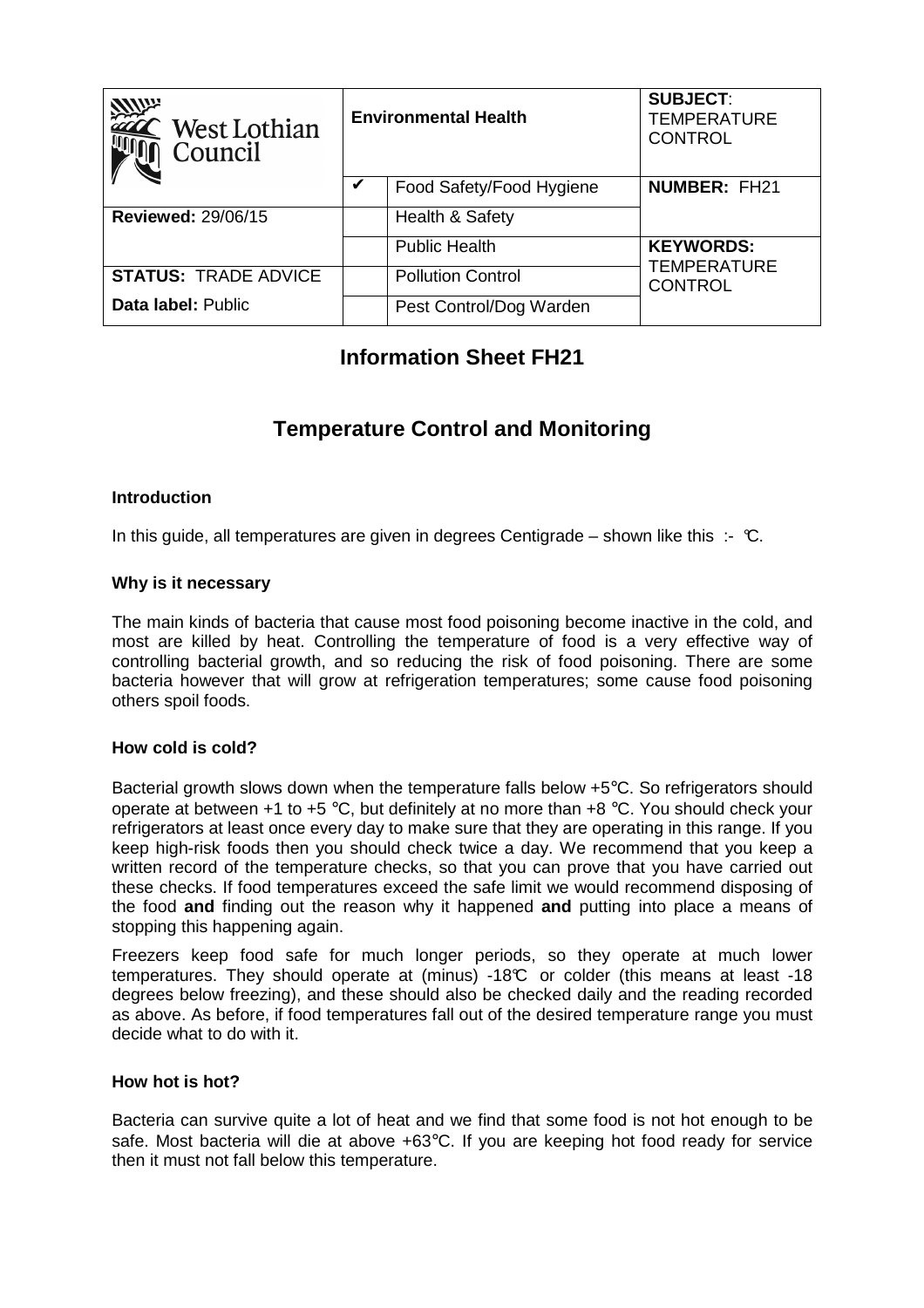To cook fresh food, it must reach at least +75°C all the way through to make sure all the bacteria are dead. This reading should be held for at least 30 seconds. If not hot enough then continue cooking.

To reheat food that has already been cooked before, it has to reach at least +82°C. If not hot enough then continue reheating until it reaches above +82°C.

# **What do these rules mean in practice?**

Let's look at some of the practical things food businesses should be doing to make sure that they control the temperature of foods properly.

# **Checking Temperatures**

It is very important to check temperatures at key stages of food preparation, such as cooking, reheating, and refrigeration temperatures. To do this properly you will need an accurate and reliable thermometer, which is suitable for use with food.

We recommend that the best type to use is an electronic probe thermometer. These are battery powered, and have a metal probe to stick into food. They show the temperature as numbers in a digital display. There are many types available at different prices. Your food safety officer can help you choose a suitable type and find a supplier.

To use a probe thermometer properly, you must make sure that the probe is germ free before using it. The usual way to do this is to use 'Probe Wipes'. These are special alcohol soaked wipes, which are safe to use with food. Although other types of wipes look similar they do not work. Just rinsing the probe in water, or wiping it on a kitchen tissue will **NOT** work and can be dangerous.

Regular checks on calibration demonstrate the probe works properly. With a mix of ice and water the probe should read  $0^\circ \mathbb{C}$  (-1 °C to +1°C is acceptable). With the probe needle par tly immersed in boiling water it should read 100°C (+99 °C to +101°C is acceptable). If the test readings fall out with these ranges then change the battery and repeat the procedure. If it is still out of the desired range, replace the probe thermometer.

# **Keeping Written Temperature Records**

As Food Business Operator you should be able to demonstrate foods are being held at, or processed at safe temperatures. Regular recording of monitoring temperatures will allow you to show this. This can be very useful to you if we have to investigate complaints about your business, or if you are ever involved in a food poisoning outbreak, because you will be able to prove that you have been complying with the law.

The records you keep do not have to be complicated, and you do not need special forms. You can record them each day in a diary or small notebook. If you do want to use special recording forms, then we can help you with this.

# **Delivery**

Your suppliers must deliver all perishable food to you at the right temperature, which means that the delivery should come in a refrigerated van. Make sure the food is at the correct temperature, i.e.  $+8\degree$  or colder for chilled food ( best at  $+2\degree$ C to  $+5\degree$ C) and no warmer than (minus) -12°C (preferably -18°C) for frozen food. I t is good practice to write down the delivery temperatures so that you can show that the food was delivered at the correct temperatures. You can ask the driver to record the temperature on your delivery note.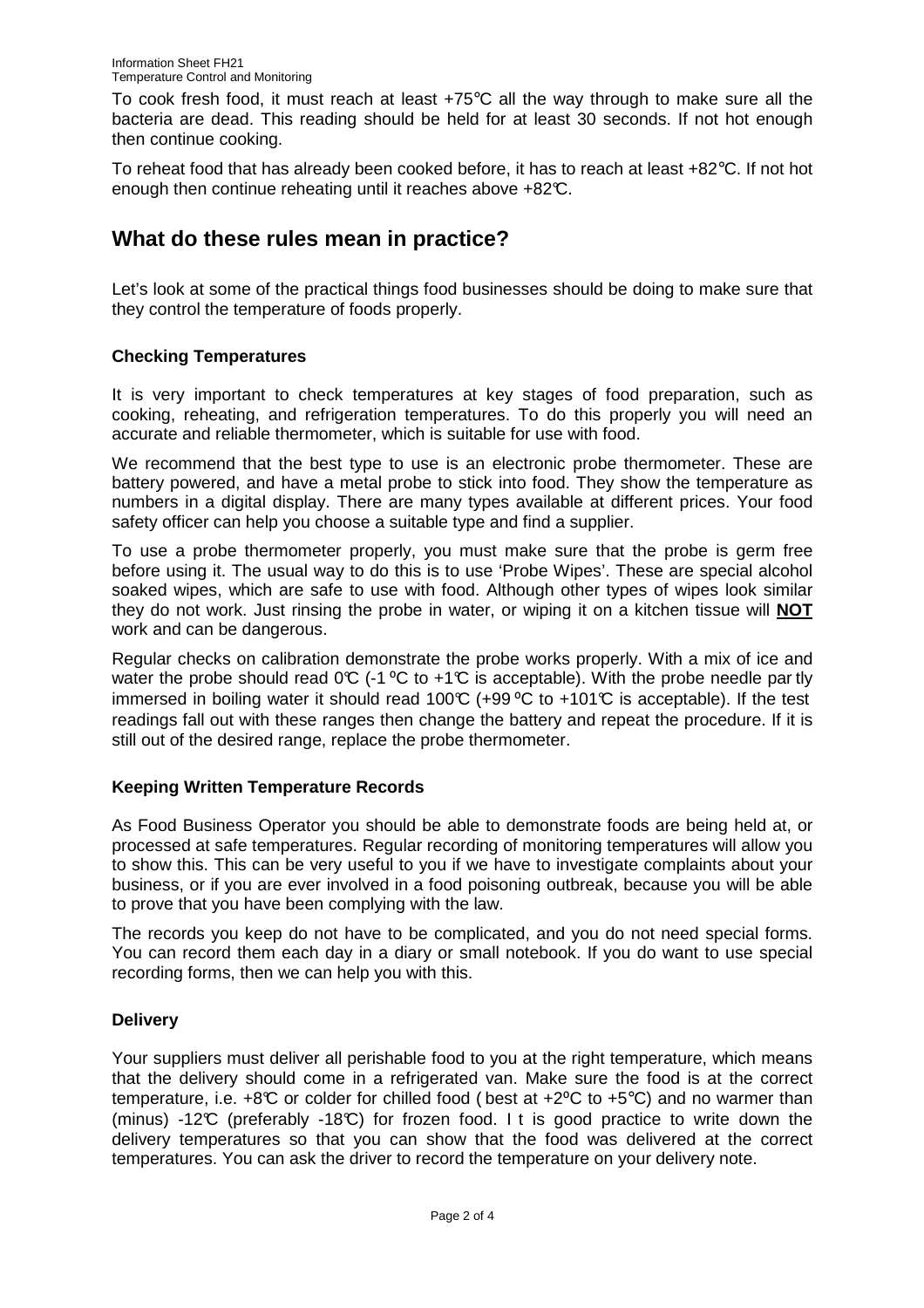#### Information Sheet FH21 Temperature Control and Monitoring **Collecting your own chilled food**

You must buy food from reputable suppliers. If you purchase chilled or frozen food from the cash and carry or supermarket you need to make sure that it is being kept at the correct temperature. If you do not have your own refrigerated or freezer compartment van you might need to use cool boxes or cool bags. You must ensure that you take the food as quickly as possible back to your premises, with a check being carried out on temperatures upon arrival. A simple fridge thermometer will give the air temperature. Periodically record this to show foods arrived at a safe temperature. The safe temperature range for chilled foods is between  $+1$ <sup>o</sup>C and  $+5$ °C, with frozen foods no warmer than  $-12$ °C.

# **Storage (Chilled and Frozen)**

Your refrigerator should be able to keep the food at a temperature of between +1<sup>o</sup>C to +5  $\mathbb{C}$ , maximum  $+8\text{°C}$ , and frozen food should be stored at  $-18\text{°C}$  or colder. You should check these daily and keep a written record.

# **Defrosting**

Frozen food should always be defrosted in a cool place, and the best place for this is in the refrigerator. This means that while the food is defrosting it will still always be at a safe temperature. This can take some time, so you will have to plan ahead. Defrost raw food at the bottom of the refrigerator to avoid defrosting juices dripping onto other food.

Microwave ovens can be useful for defrosting quickly, but follow the manufacturers' instructions. Defrosting raw meat in the sink, or under running water, can be dangerous as the splashing water can spread bacteria over a large area, and we do not recommend this method. It is important to make sure that all food is thoroughly defrosted before use, and that defrosting cooked food must always be separate from raw foods.

# **Preparation**

Food kept at room temperatures for longer than is necessary may allow any bacteria in the food to grow. So, any food for preparation (especially high risk foods) should be brought out of the fridge in small batches that can be used quickly and then chilled again until needed. This limits the length of time that bacteria have a chance to grow, keeping the food safe. Remember to keep raw and ready to eat foods separate from each other.

# **Cooking**

Almost all food should be cooked thoroughly to a temperature above  $+75$  °C for at least 30 seconds. There are only a very few exceptions to this, such as rare steaks and some types of fish. Chipsteaks, burgers, and any food made from minced meats must always be thoroughly cooked all the way through.

# **Cooling**

Food which has been cooked, and is to be stored in the refrigerator or freezer for use later, must be cooled down as quickly as possible so that germs do not have a chance to grow. This means that, no matter how much food you have cooked, it must be ready to go into the refrigerator or freezer in about one and a half hours (1 ½ hours).

We know cooling food quickly can be difficult, especially in large quantities, and we will want to know that you have thought about this carefully. Although you must not put hot food into a cold store, the food does not have to be completely cooled before you do so. Once food has cooled to about +35 °C, then it is quite safe to pu t it into either a large refrigerator or freezer.